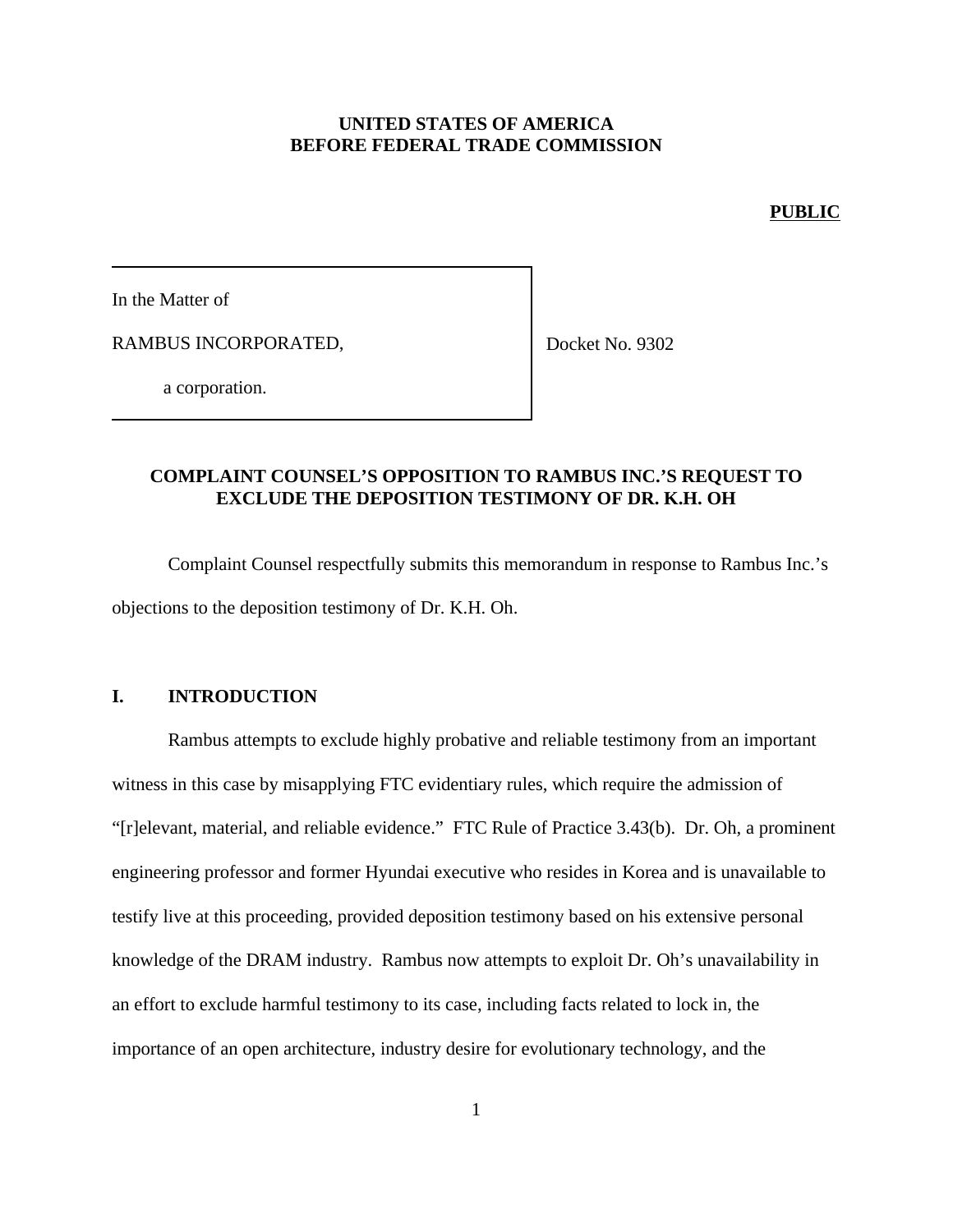appropriate remedy. Despite Rambus's efforts to avoid Dr. Oh's damaging testimony on several key issues, Dr. Oh's statements are relevant and reliable, and should be admitted in this proceeding for Your Honor to review.

#### **II. ARGUMENT**

The fundamental standard for admissibility of evidence in FTC administrative hearings is set forth in FTC Rule of Practice 3.43(b), which provides: "Relevant, material, and reliable evidence shall be admitted." The Commission itself consistently has ruled that "all relevant and material evidence – whether hearsay or not – is admissible, as long as it is reliable." *In the Matter of American Home Products Corp*., 98 F.T.C. 136, n.9 (1981). The Commission has further observed that "one of the purposes in establishing [tribunals such as the FTC] was to devise a way whereby the exclusionary rules of evidence would be eliminated as a bar to common sense resolution" of cases. *In the Matter of Philadelphia Carpet Co.*, 64 F.T.C. 762, 773 (1964).

Because Dr. Oh's testimony is relevant, material, and reliable, it should be admitted under Rule 3.43(b). Complaint Counsel submits that there is no basis to object to the testimony of Dr. Oh. Even in the unlikely event that Your Honor were to entertain any of the issues raised by Respondent, the appropriate solution would not be the draconian approach urged by Respondent of wholesale exclusion of large amounts of testimony of an important foreign witness otherwise absent from these proceedings, but rather to consider such issues when evaluating the weight to be attached to the testimony in question.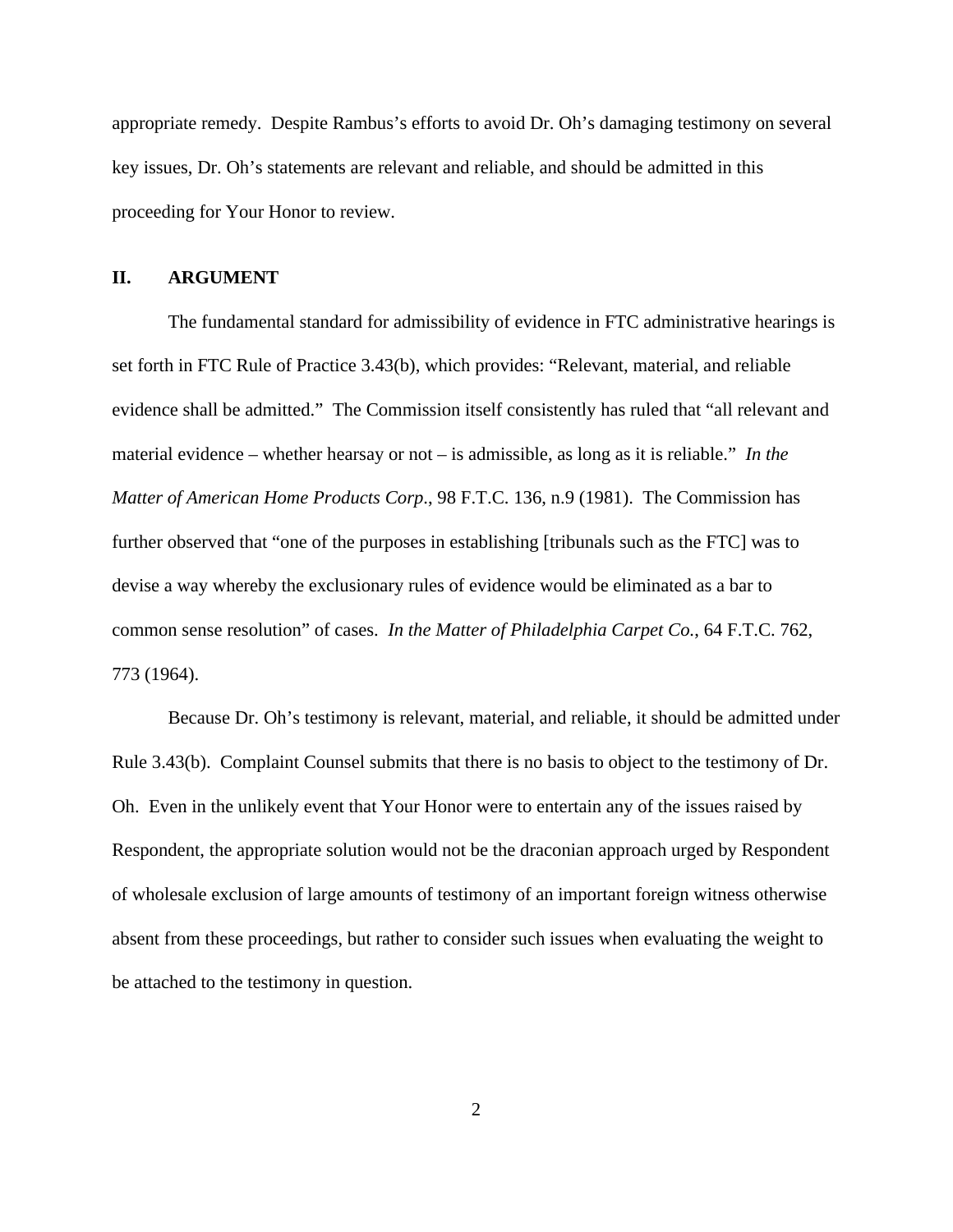### **A. Dr. Oh Has Extensive Experience in the DRAM Industry and Brings an Important Perspective to this Proceeding**

Dr. Oh has an extensive engineering background and currently serves as a professor at the Korea Advanced Institute of Science and Technology. From 1987 through 1999, he held a variety of positions at Hyundai Semiconductor<sup>1</sup> and oversaw all aspects of the business. See *generally* Oh (1/8/03) Dep. at 8:18-13:6. In the early 1990's, Dr. Oh served as Senior Vice President in charge of semiconductor research and development. In 1994, he was the Senior Executive Vice President responsible for Hyundai Semiconductor's entire sales and marketing division. During his final years at Hyundai, Dr. Oh served as Senior Executive Vice President in charge of Hyundai's entire worldwide semiconductor operation.

Based on his wealth of experience at Hyundai, Dr. Oh processes the unique perspective of a senior executive of a foreign company in the DRAM business. Foreign companies are a vital component of JEDEC. As Desi Rhoden, Chairman of the JEDEC Board of Directors, stated "We [JEDEC] have companies from around the world . . . companies around the world [] come together to set standards on a variety of things." Trial Tr. (5/1/03) at 238:10-14, 294:22-23. Although many foreign companies are involved in JEDEC, few foreign witnesses will testify in this proceeding due to jurisdictional issues, language difficulties, and the burden of foreign travel. Thus, Dr. Oh is one of only a few foreign witnesses in this matter and the only high level representative of a foreign company to testify in this proceeding.

Dr. Oh graciously agreed to submit to a deposition in this matter in January 2003, at a time when his schedule permitted a deposition to be conducted in the United States. As Dr. Oh

<sup>&</sup>lt;sup>1</sup> Hyundai is now known as Hynix Semiconductor.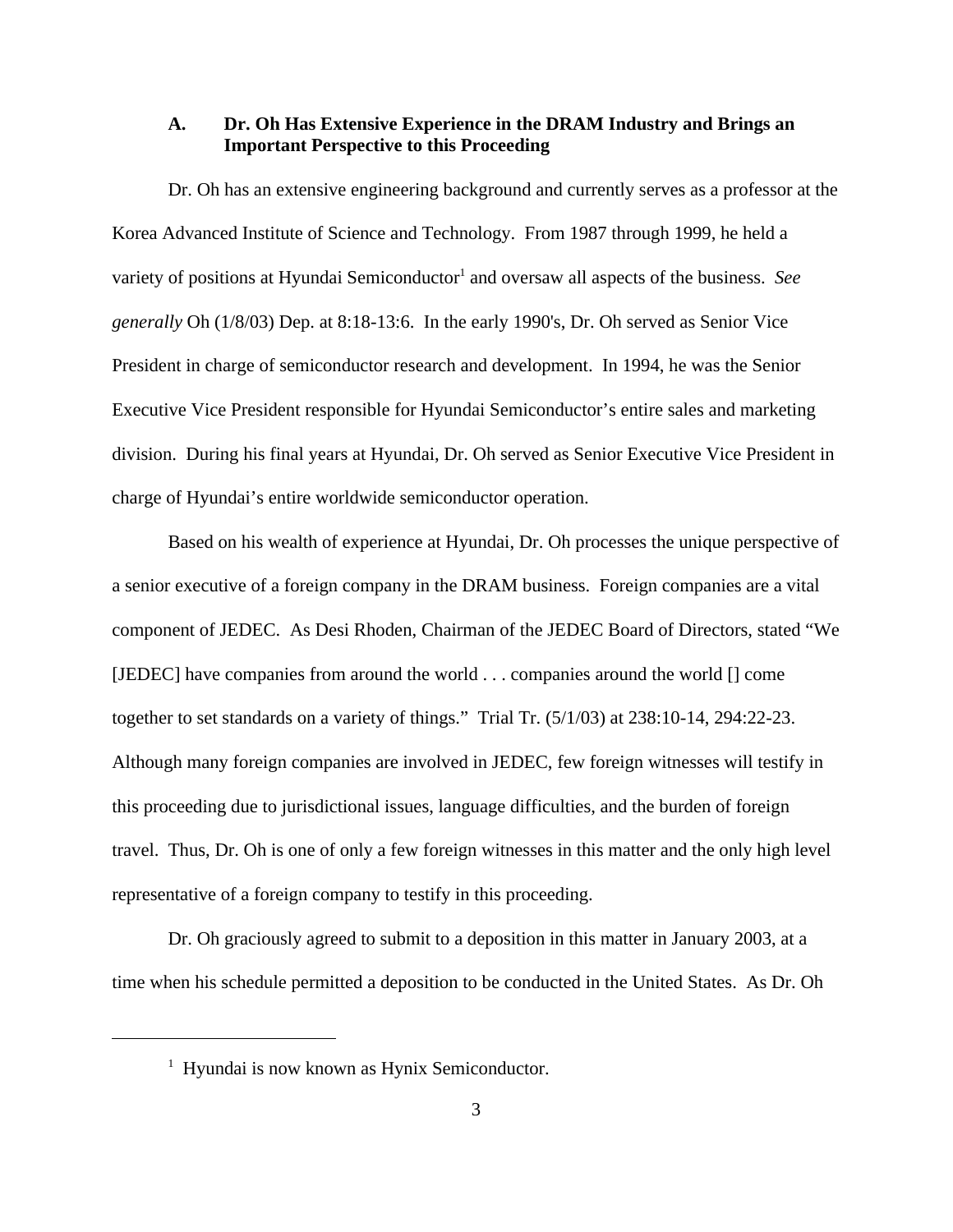resides in Korea, Complaint Counsel is entitled to use his deposition pursuant to FTC Rule of Practice  $\S 3.33(g)(iii)(B)$ .

## **B. Rambus's Objections Are Limited to Specific Questions and Answers and Do Not Encompass Dr. Oh's Entire Testimony**

Although Rambus's objections were tailored to specific questions and answers, Rambus's conclusion implies that it is seeking the broad and sweeping remedy of excluding Dr. Oh's testimony in its entirety. Based on prior correspondence with Rambus's counsel **[Tab 1]**, in which Rambus's counsel indicated they would not object to the use of Dr. Oh's transcript beyond the objections to specific questions and answers indicated in the marked up copy of the transcript **[Tab 2]**, and in light of the fact that the deadline for motions in limine has passed, Complaint Counsel interprets Rambus's memorandum as not seeking general preclusion of Dr. Oh's testimony, but rather as supporting narrow objections to specific questions and answers. Thus, each of Respondent's objections must be reviewed individually.

# **C. Substantial Portions of Dr. Oh's Testimony Are Unrelated to Rambus's Objections**

First, much of Dr. Oh's testimony does not involve the documents at issue and thus is outside the scope of Rambus's memorandum. For example, without referring to any exhibits, Dr. Oh explained why the DRAM industry is locked into using SDRAM and DDR SDRAM designs.

Q. . . . when you first learned of the Rambus patent suit last year, did you think at that time or did you give any thought at that time as to whether Hyundai could go back and change its SDRAM and DDR SDRAM designs to work around the Rambus patents?

A. You mean last year? [2002]

Q. Yes.

A. It's too late.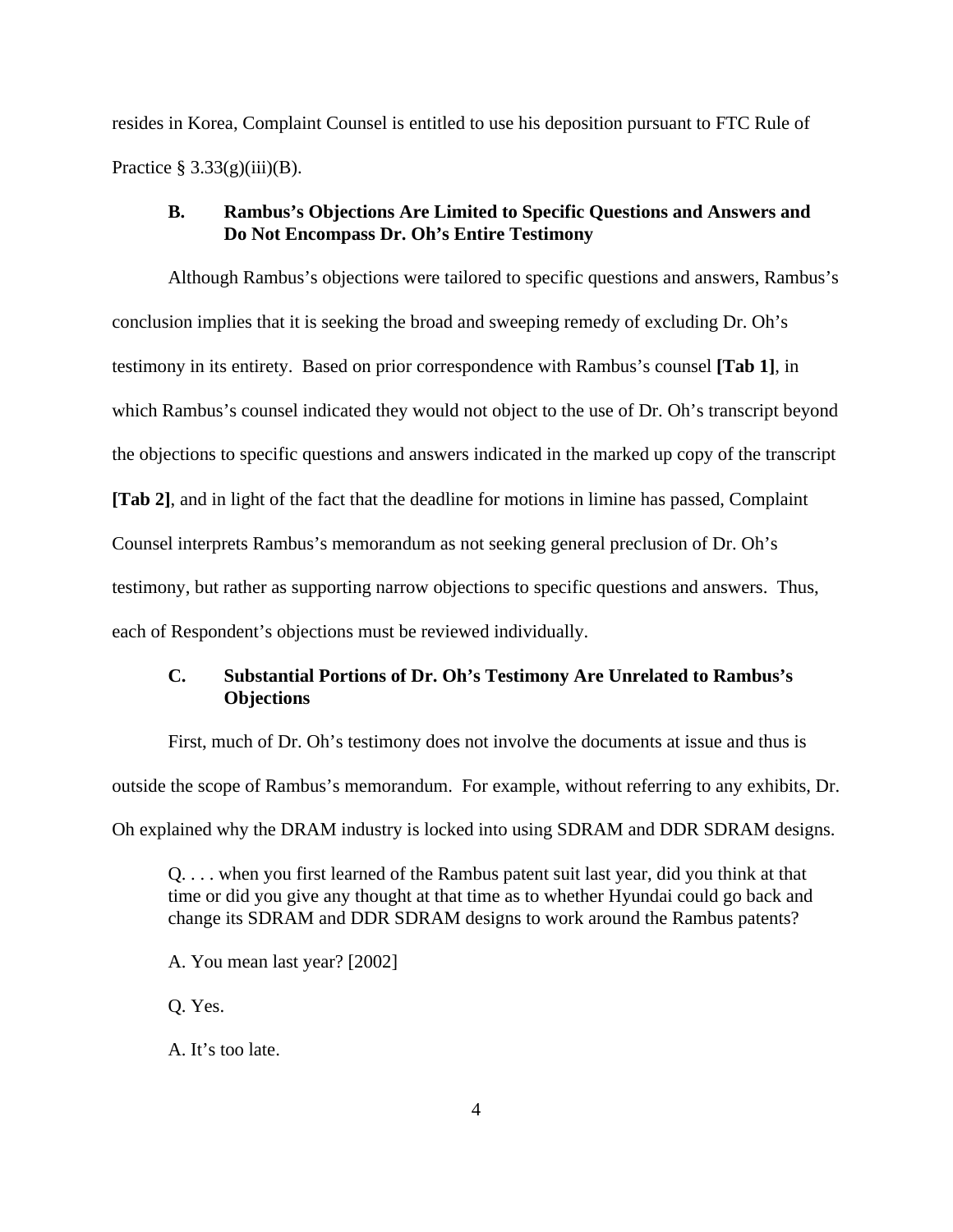Q. Why is it too late?

A. Our customers start – I mean, all the customers in the world start to use this. No way you can change it.

Q. Why not?

A. Of course, customers will not change it. I mean, they  $-i$  is  $-i$  cost a lot to change the design. You have to – changing means that changing all the usage of customer, I mean, the computers. You have to change the  $-$  their customer's mind. It means  $-$  it's impossible, almost impossible.

Oh (1/9/03) Dep. at 231:17-232:11. *See also* Oh (1/8/03) Dep. at 76:25-77:7 (Dr. Oh testified about Rambus's failure to notify Hyundai in 1995 that Rambus had patents or patent applications that would apply to JEDEC-complaint SDRAMs.).

Dr. Oh also offered important testimony, which Rambus did not object to as lacking foundation, regarding the scope of Complaint Counsel's proposed remedy. As Dr. Oh explained, all SDRAMs and DDR SDRAMs manufactured by Hyundai (now Hynix) either originate in or pass through Korea before being exported and sold in the United States. *See* Oh (1/8/03) Dep. at 19:9-20:25. This testimony supports the contention that if the remedy in this case does not reach Rambus's Korean patents, then Rambus will be able to assert its Korean patents against all SDRAMs and DDR SDRAMs produced by Hynix and ultimately sold in products to American consumers. The above passages, and many more not cited, illustrate how Dr. Oh's testimony generally is unrelated to Rambus's objections.

# **D. Dr. Oh's Testimony Is Reliable Because He Answered Questions Based on His Own General Knowledge, Stemming from Years of Experience in the DRAM Industry**

In Rambus's Memorandum in Support of its Objections to the Deposition Testimony of Dr. K.H. Oh (" Rambus Mem."), Rambus ignores the fact that even when documents were used,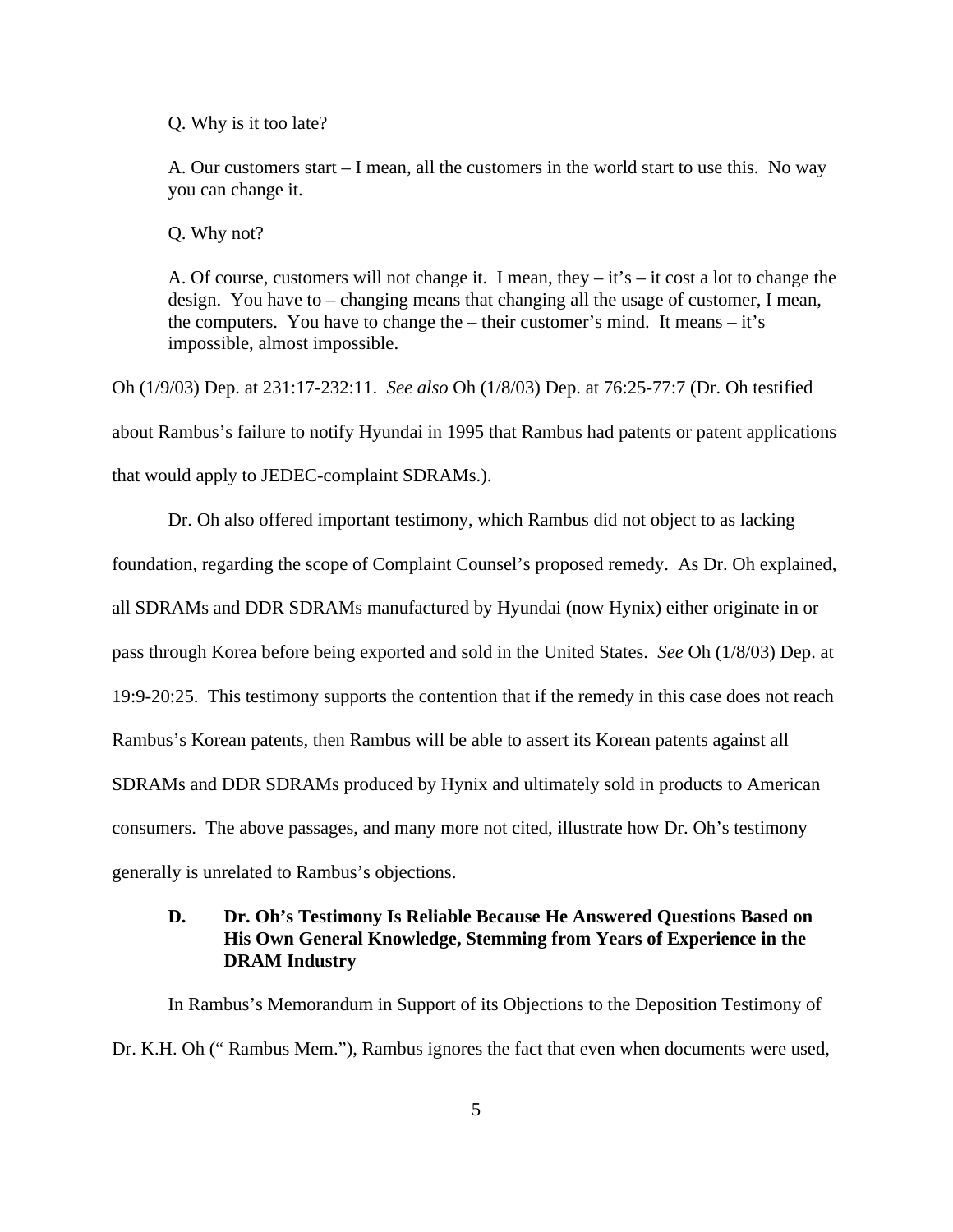Dr. Oh testified based on his extensive experience in the DRAM industry and with Hyundai, not the exhibits used in his deposition. $<sup>2</sup>$ </sup>

During Dr. Oh's deposition Complaint Counsel, in part to avoid language difficulties, used several documents as a tool to structure the deposition. Dr. Oh testified based on his personal knowledge of the DRAM industry, Hyundai's business, and Hyundai's interaction with its customers. Although Complaint Counsel referred to certain terms in various documents, many of the questions asked not about the specific documents, but about Hyundai's general business practices.

For example, Complaint Counsel directed Dr. Oh's attention to Exhibit 7, a document prepared by individuals Dr. Oh supervised,<sup>3</sup> and then asked Dr. Oh for his understanding of why Hyundai generally prepared such material. Dr. Oh explained, independent of Exhibit 7, that Hyundai prepared planning materials regarding future chip set support because they are essential to the operation of memory and it takes a long time to design chipsets.

Trial Tr. (5/2/03) at 607:4-5, 608:2-5.

 $2$  Rambus alleges that Dr. Oh's entire testimony is unreliable because several exhibits were not prepared by Dr. Oh and therefore he "could easily be mistaken in his testimony about unfamiliar documents . . . ." Rambus Mem. at 4-5. It is important to note that just last week Respondent questioned Desi Rhoden about a document he had never seen before.

Q. Do you remember getting this particular memo?

A. I do not.

Q. Well, didn't you get this memo, this Exhibit 742?

A. Well, as I – as I testified a moment earlier, I do not recall receiving this memo.

 $3\,$  In reference to Exhibit 7, Dr. Oh testified that "all the context here, I'm very familiar with. I actually prepared those things with my people, and this just the derivatives of those documents." Oh (1/9/03) Dep. at 332:15-18.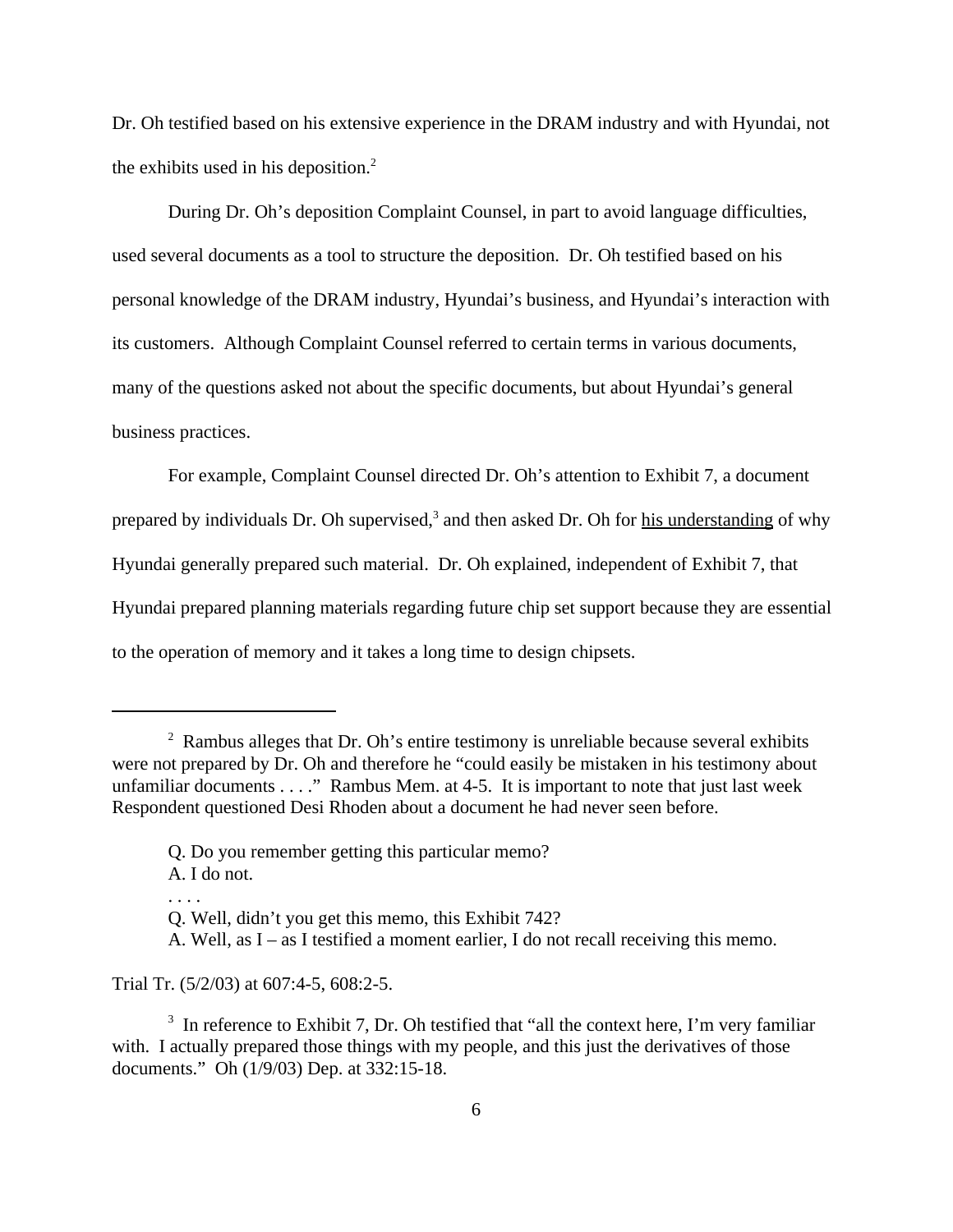Q. Dr. Oh, the court reporter has handed you a document that has been marked as Exhibit No. 7. . . . Dr. Oh, have you had a chance to look at this document?

A. Yes.

Q. Do you recognize this document?

A. Yes.

Q. What is it?

A. These are the – our – the memory product road map. This one is particularly for DRAM.

. . . .

Q. Okay. If I could direct your attention to the third line, it reads, "Subject: DDR Chipset campaign materials." Do you see that?

A. Yes.

Q. Why did Hyundai prepare materials concerning a DDR chip set campaign?

A. Even though you have DDR memory, it cannot be used in the system alone, by itself. You should have chip sets to control, communicate with DDR memory, so you need to have both chips to be able to function within computer.

Q. Could I ask you to explain briefly what a chip set is?

A. Chip set is between processor and memory, is – controls the data in and out.

. . . .

Q. Why couldn't you simply wait until you'd completed your design of the DDR SDRAM and then go out to line up chip-set support?

A. It takes long to design the chip sets.

Oh (1/8/03) Dep. at 125:3-24, 127:3-129:4.

Similarly, Complaint Counsel referred Dr. Oh to a passage on page 126142 of Exhibit 7,

but then asked Dr. Oh to testify based on his understanding of the term "open architecture." Dr.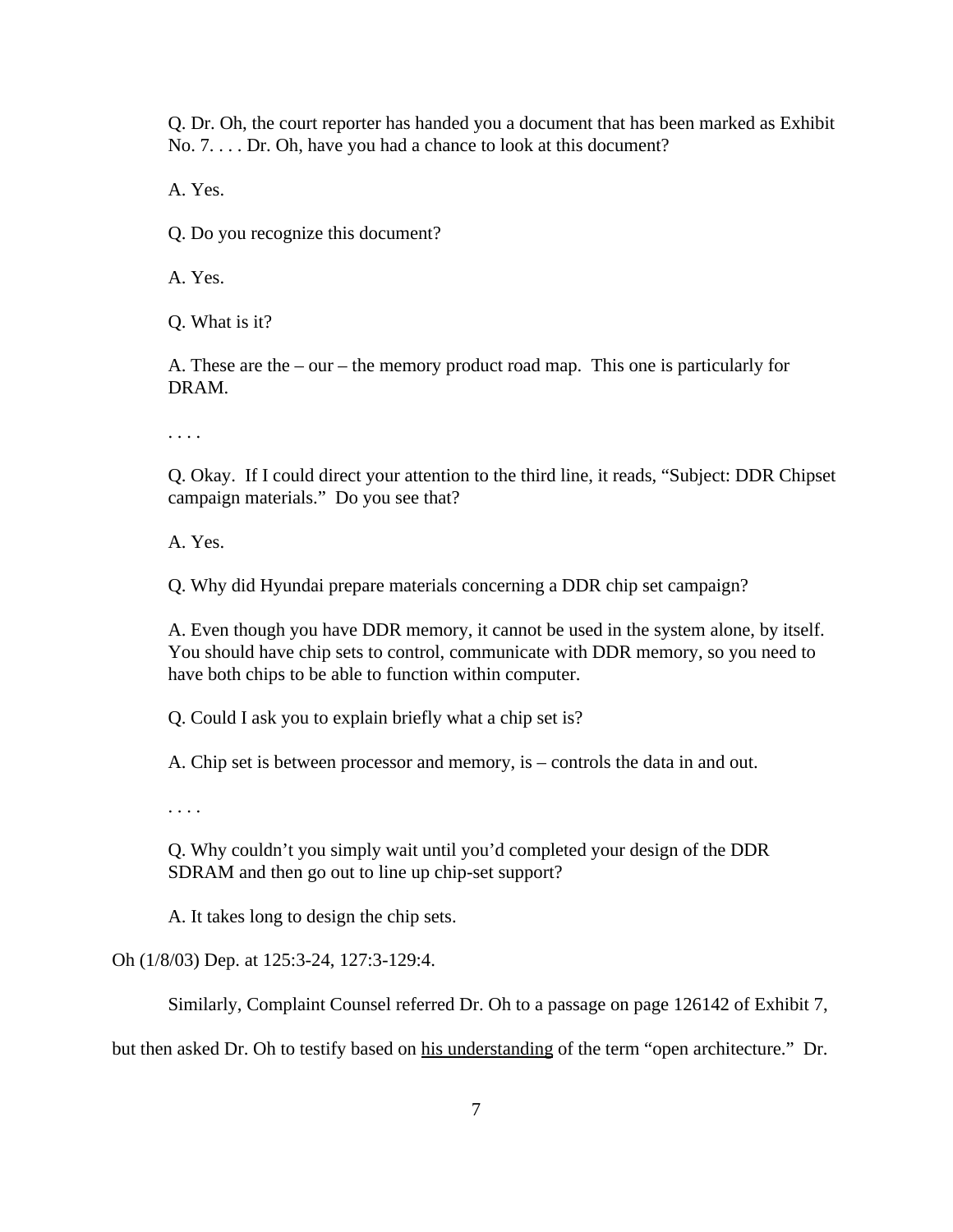Oh testified independently of Exhibit 7 that his understanding of "open architecture" means

"adopted by JEDEC."

Q. Okay. I'd like to direct your attention to the next line. That reads, "Open architecture without royalties or fees." Do you see that line?

A. Yes.

Q. First of all, what do you understand by the term "open architecture?"

A. It means adopted by JEDEC.

Q. Okay.

A. So that everybody can use.

Q. Was open architecture important to Hyundai?

A. Very much so.

Q. Why?

A. Because it means that it is adopted by JEDEC, and thus it requires no royalty or no fees at all.

. . . .

Q. Referring again to the second line of this page, "Open architecture without royalties or fees," what was the basis for Hyundai's understanding that DDR SDRAM would be free of royalties or fees?

[Objection omitted]

A. Because we actively attended JEDEC meetings to set – for the standardization of DDR, so naturally we – we hoped that and we expected that.

Oh (1/8/03) Dep. at 136:20-138:4.

Similarly, when asked about the term "price" on page 126142 of Exhibit 7, Dr. Oh made

clear that his testimony was based on his understanding that the price to the customer is close to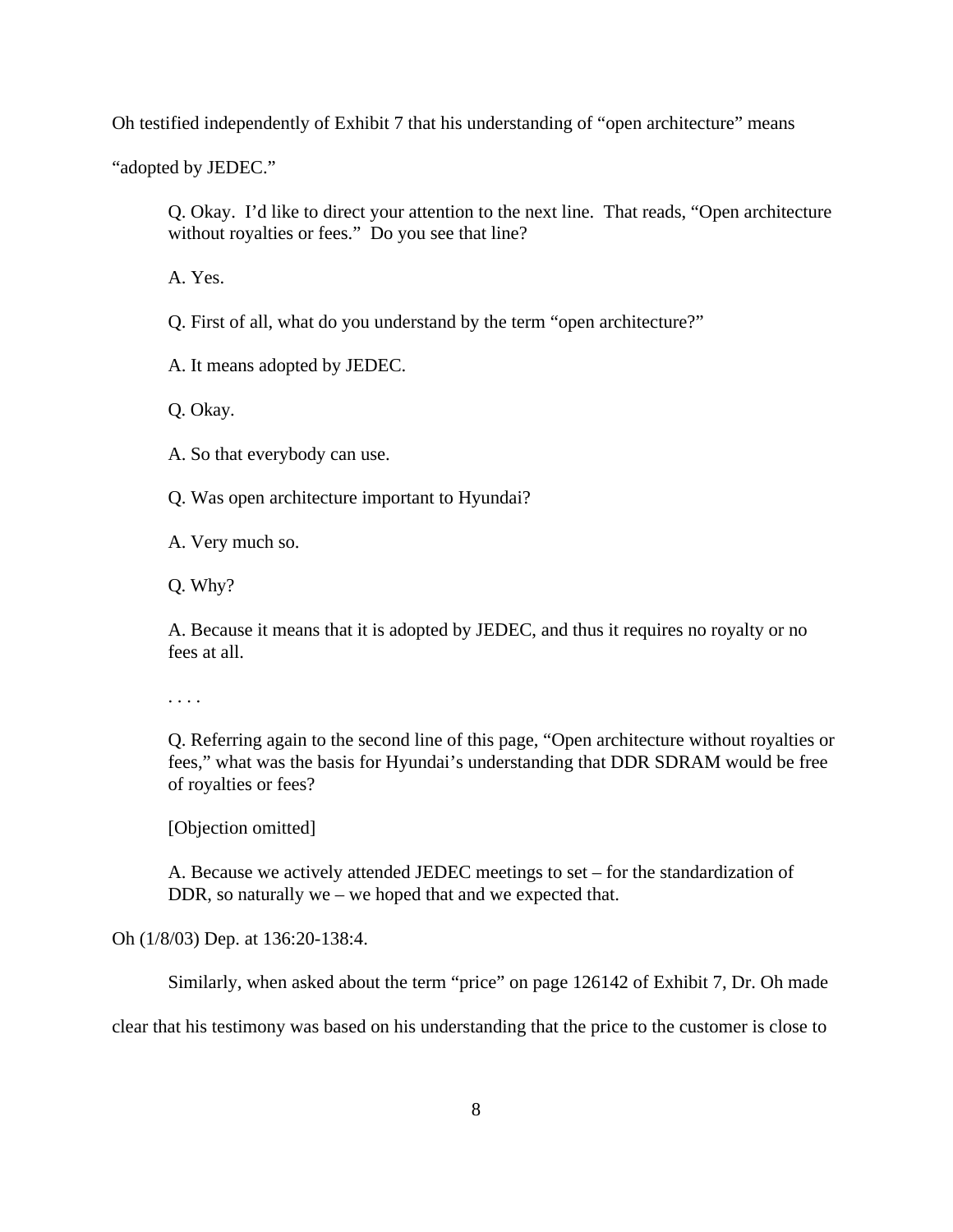the cost.

Q. With reference to the line of the document here, "Price will be close to SDRAM," does that refer to production cost, or does that refer to the price to the customer, or does that refer to some other price?

A. This price is, quote, is pretty general, and that means both, I think, in my mind, both the production cost. That's why the price to the customers will be close to that of SDRAM. That's what it meant.

Q. I see. Are you saying that the price to the customer is a function of the cost?

A. Certainly, yes.

Oh (1/8/03) Dep. at 140:2-13. When Dr. Oh's testimony is viewed in context, it is clear that he

is testifying with respect to his general knowledge and understanding of the industry and

Hyundai's business practices, not with respect to the specific accuracy of Exhibit 7.

Dr. Oh also answered questions about Exhibit 14, another Hyundai document, based on

his own understanding:

Q. Dr. Oh, do you recognize Exhibit 14?

A. Yes.

Q. What is Exhibit 14?

A. This is a document for APAC Technology Forum by Hyundai.

Q. What is the APAC Technology Forum?

A. It is Asian-Pacific Technology Forum.

Q. What is the purpose of the APAC Technology Forum?

A. This is – this is to communicate where the – the PC moves, the PC – the companies' technology trends are and how we can – Hyundai can get ready for that or work with them to – to serve our customers.

Oh (1/9/03) Dep. at 211:5-17. As the testimony reveals, Dr. Oh is not discussing the accuracy of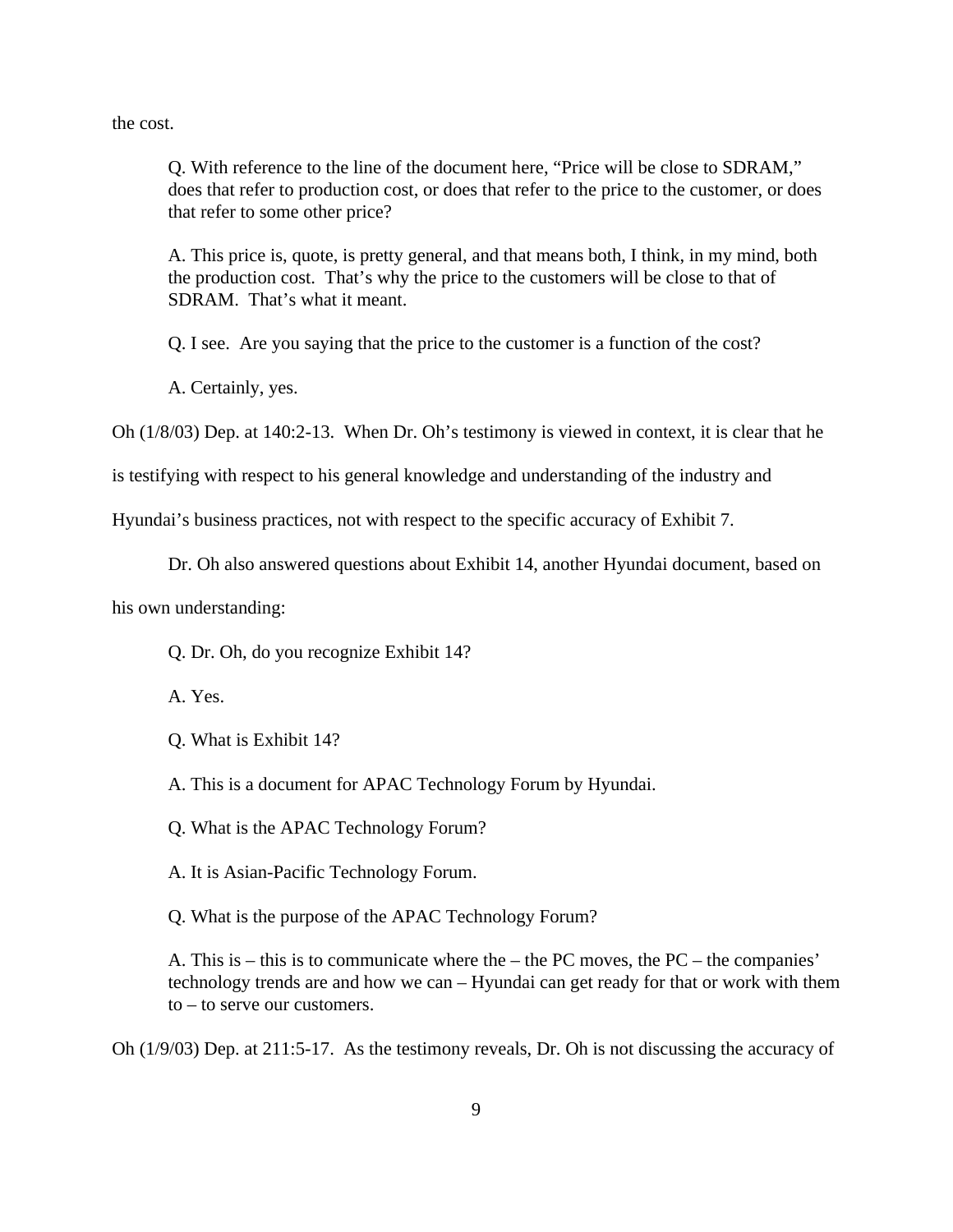Exhibit 14 itself, but is using it as a tool to explain why customers want evolutionary, not

revolutionary technology:

Q. First I'd like to direct your attention to the last line at the bottom of [page 148851 of Exhibit 14]. It states, "Evolutionary Not Revolutionary." Do you see that line?

A. Yes.

Q. What does that line mean?

A. The means that this – this path is not revolutionary. It does not require much, much higher technology. It's just evolution of SDR to DDR.

. . . .

Q. Did customers want evolutionary technology, or revolutionary technology?

[Objection omitted]

A. If they can take it, they certainly would like – love to have evolutionary parts.

Q. Why?

A. Why? It costs less and they can achieve the very stable parts with less money.

Oh (1/9/03) Dep. at 213:19-214:21. Likewise, Complaint Counsel used Exhibit 14 as a means to

ask Dr. Oh to explain his understanding of why it took so long to develop and introduce the

revolutionary RDRAM architecture:

Q. This document here is dated April 1999. Why is it that – that, two years after Hyundai signed the amendment with Rambus to provide the technology for Direct RDRAM, that Direct RDRAM still was not fully proven?

A. This is exactly what I have been trying to tell you and show you. In developing really revolutionary technology, just like Rambus, it takes long time, and you said this is – we signed on Direct Rambus in March, I believe. This is almost two, three years, and has not been proved, so that clearly demonstrates that it takes a long time for DRAM manufacturer to develop a new revolutionary products.

Oh (1/9/03) Dep. at 221:2-15.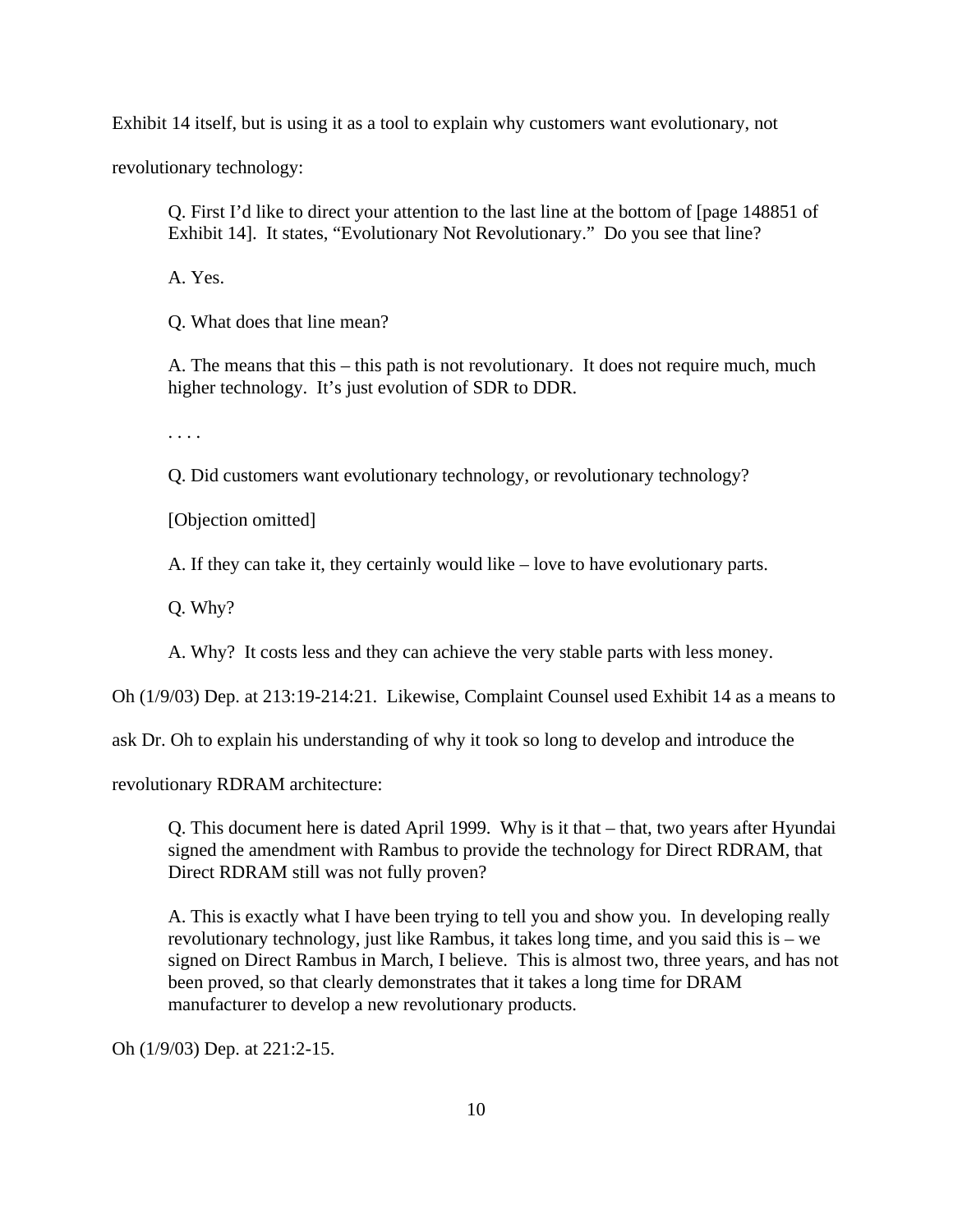This pattern of Dr. Oh testifying with respect to his independent understanding is repeated throughout his testimony. Dr. Oh's specific informative responses to the questions demonstrate that he in fact had an extensive foundation for his testimony. When specific questions and answers are reviewed, the transcript reveals that Dr. Oh provided knowledgeable, reliable testimony based on his personal understanding.

# **E. Dr. Oh Was Very Knowledgeable about the Documents Used in His Deposition**

Dr. Oh also had ample foundation to testify generally about business terms and the structure of common Hyundai planning documents that he saw and used in the course of his business responsibilities. Even though Dr. Oh did not personally prepare many of the documents used as exhibits at this deposition, in every instance he demonstrated a thorough understanding of the substance of the particular document in question. *See generally* Oh (1/9/03) Dep. at 357:17- 368:25 (establishing foundation for Exhibits 1-12); *see also* Oh (1/8/03) Dep. at 131:3-132:10 (establishing foundation for Exhibit 7). The documents used in Dr. Oh's deposition were a type routinely prepared by Hyundai in the normal course of business. The documents reflected Hyundai's typical business and planning activities and Dr. Oh routinely received these and similar documents as part of his duties. As Dr. Oh repeatedly explained, he was "very familiar" with the substance of the documents, even if he could not recall having seen each individual one. Oh (1/9/03) Dep. at 328:17-18.

One example is Exhibit 2. *See* Oh (1/8/03) Dep. at 39:13-21, 41:9-42:18 (establishing foundation for Exhibit 2). Dr. Oh testified that he directed the meeting at which Exhibit 2 was distributed. He does not recall specifically receiving the document at the meeting, but is certain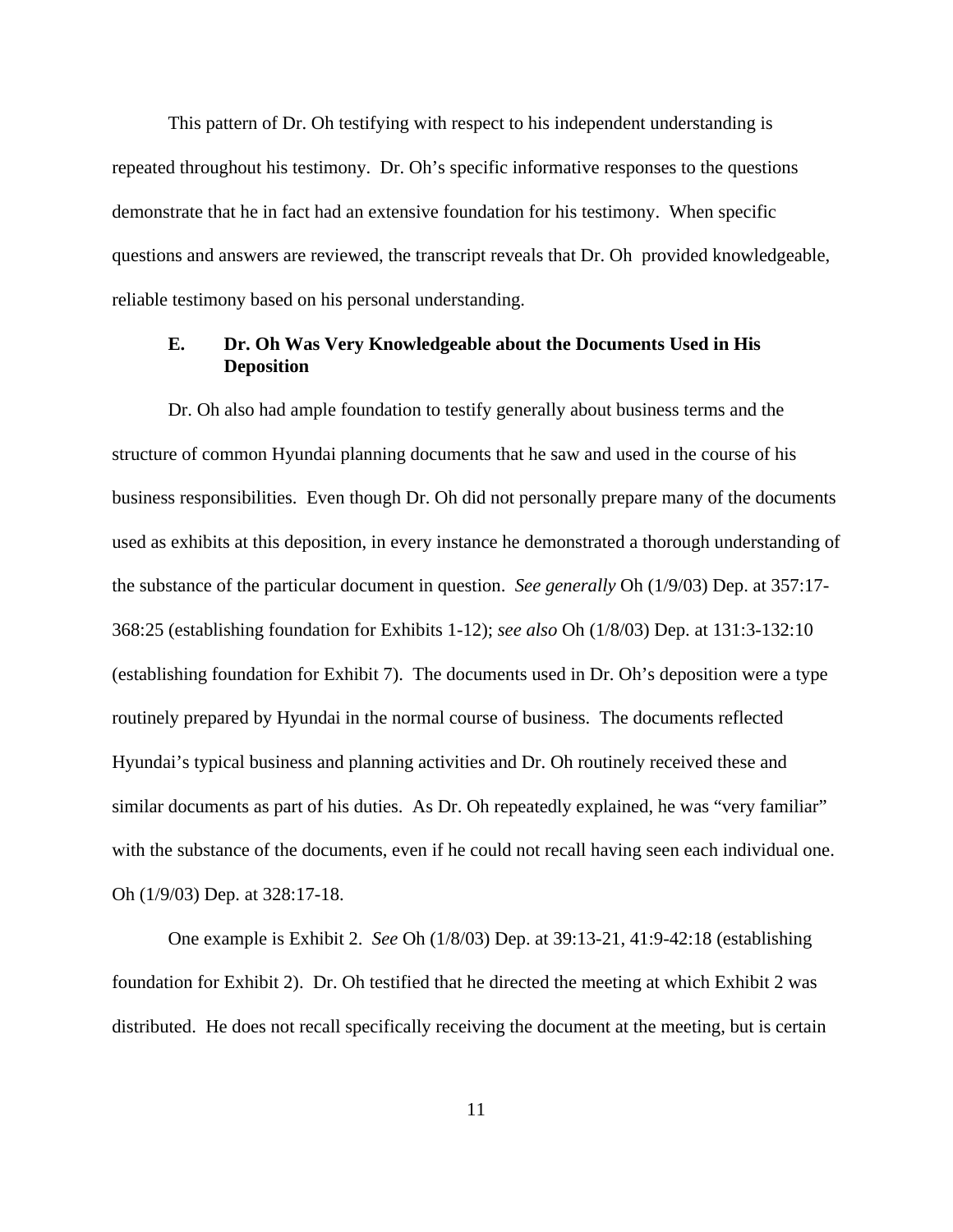that he did. Most important, of course, is Dr. Oh's testimony that he was responsible for the contents of Exhibit 2 and thus knows the contents extremely well.

Still, Rambus accuses Dr. Oh, a very experienced engineer, with producing "unreliable" testimony because he "speculate[d]" about the meaning of the common technical terms "ES" and "CS" in Exhibit 13. Rambus Mem at 3-4. In fact, in the prior day's testimony, Dr. Oh stated that he was very familiar with the common terms "ES" and "CS" from his years of experience seeing similar documents at Hyundai. Oh (1/8/03) Dep. at 142:5-144:6.

Q. Okay. Looking at the table in top part of the page [of Exhibit 7], there are two headings, "ES" and "CS(MP)." First of all, what does "ES" mean?

A. Engineering sample.

Q. And could you explain in somewhat more detail what that means?

Oh (1/8/03) Dep. at 142:5-142:10. Dr. Oh went on to describe how engineering samples were used at Hyundai. Dr. Oh provided similar testimony regarding the term "CS":

Q. Okay. And if you could look at the next heading, "CS(MP)." What does that heading mean?

A. "CS" means customer – commercial sample, and "MP" means mass production.

Oh (1/8/03) Dep. at 142:25-143:4. Dr. Oh continued his explanation of how ES and CS were used at different stages in the production process. Oh (1/8/03) Dep. at 143:5-144:6. Once again, when viewed in context, it is clear that Dr. Oh's testimony is reliably based on his personal knowledge and should be admitted under FTC evidentiary rules.

# **F. The Chart Dr. Oh Used to Refresh His Recollection Is Trivial**

Rambus also argues that Dr. Oh's testimony is unreliable because he referred to a chart prepared with his counsel to refresh his recollection concerning a complicated time line. Rambus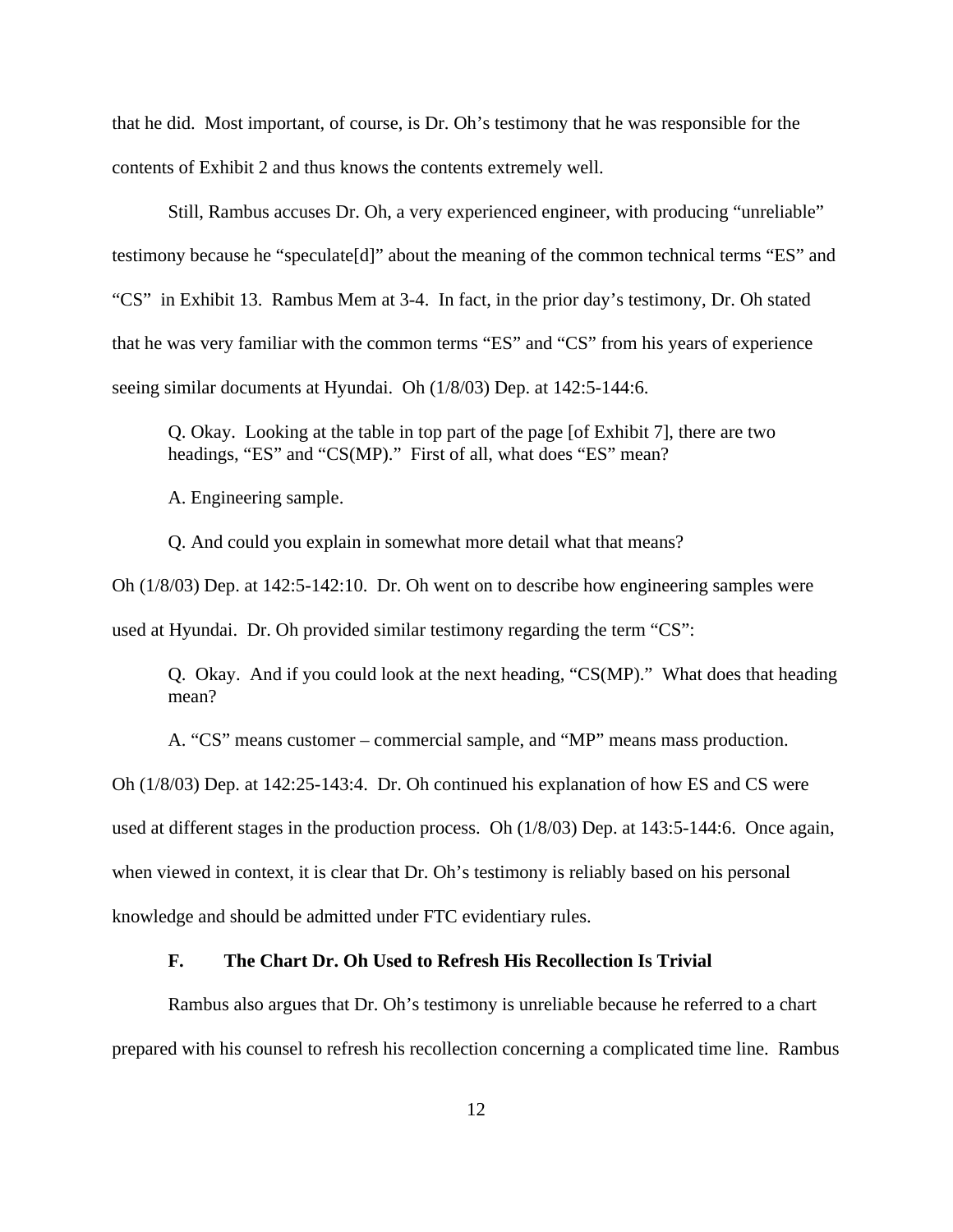Mem. at 5. The chart Dr. Oh used merely listed the specific dates that Hyundai worked on and first introduced sales of certain products. It was compiled from other documents produced by Hyundai, and Respondent's counsel was provided a copy. Dr. Oh's deposition was not intended to be a memory test. In any event, the witness consulted the chart in response to only a few questions. *See* Oh (1/9/03) Dep. at 353:1-24. To the extent that there is any issue, it should go to the weight, not the admissibility, of the small number of answers relating to specific dates on which Hyundai worked on or introduced a particular product.

# **G. The Court Should Also Overrule Rambus's Objections Regarding Leading Questions**

Rambus also objected to portions of Dr. Oh's testimony as being leading. Although Rambus did not specifically address these additional objections in its memorandum, Complaint Counsel would like to take this opportunity to discuss why they should also be overruled. First, leading questions are appropriate to help structure the testimony of a foreign witness. *See U.S. v. Rodriguez-Garcia*, 983 F.2d 1563, 1570 (permitting leading questions in a "language situation" where leading questions were "necessary to develop the witness' testimony."). As in *Rodriguez-Garcia*, English is not Dr. Oh's native language, and while he is proficient in English, Complaint Counsel occasionally used leading questions to ensure clear communication. Second, the questions Complaint Counsel posed to Dr. Oh were not leading. A question that requires a yes or no answer is not necessarily leading. Finally, even if a small number of Complaint Counsel's questions were construed as leading, in almost every instance Complaint Counsel either followed up its "guidepost" question with an open-ended question or summarized prior witness testimony to ensure that language issues did not render the record unclear. Dr. Oh's important, substantive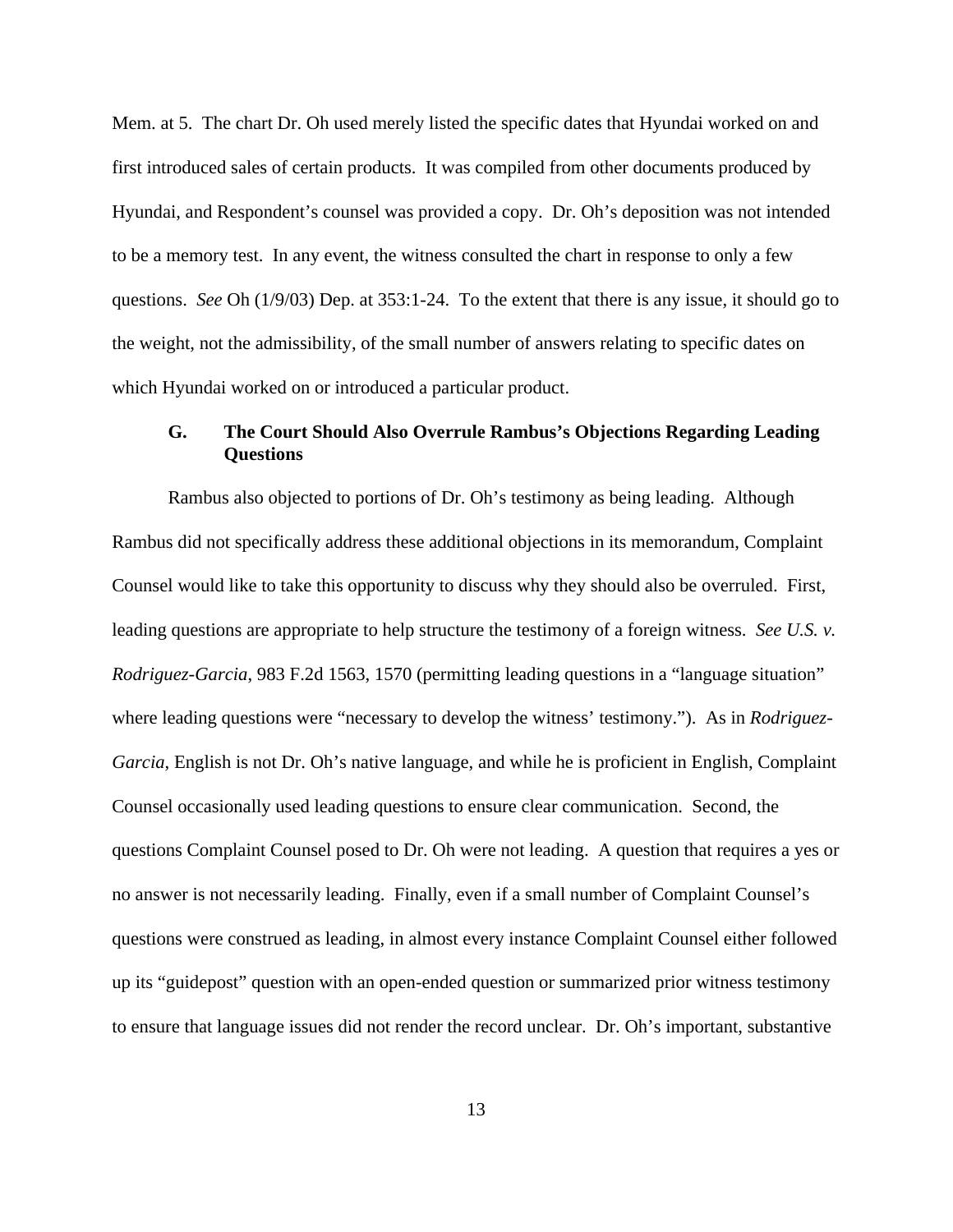testimony flows from these broad questions. Accordingly, the purposes underlying the preference for non-leading questions – ensuring testimony is that of the witness and not the lawyer – are fully satisfied here.

# **III. CONCLUSION**

For the above stated reasons, Rambus's various individual objections to the admission of specific portions of Dr. Oh's testimony should be overruled.

Respectfully submitted,

\_\_\_\_\_\_\_\_\_\_\_\_\_\_\_\_\_\_\_\_\_\_\_\_

M. Sean Royall Geoffrey D. Oliver

Of Counsel:

Malcolm L. Catt Robert P. Davis Charlotte Manning Suzanne T. Michel Lisa D. Rosenthal Sarah E. Schroeder Jerome Swindell John C. Weber Cary E. Zuk

> BUREAU OF COMPETITION FEDERAL TRADE COMMISSION Washington, D.C. 20580 (202) 326-3663 (202) 326-3496 (facsimile)

### COUNSEL SUPPORTING THE COMPLAINT

Dated: May 12, 2003